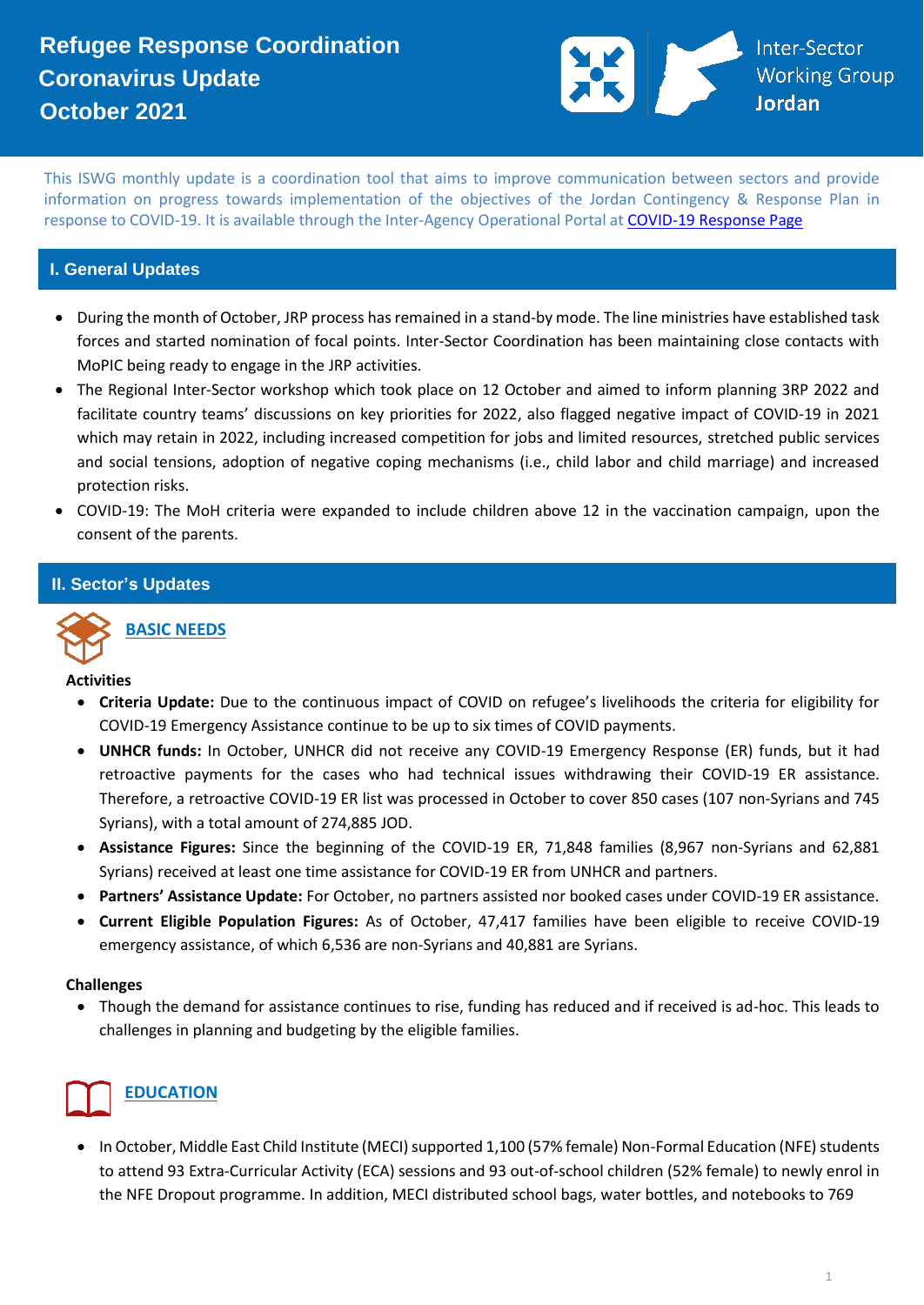students (46% female) in host communities and provided a transportation service to 728 students (54 per cent female). Furthermore, MECI provided 10 GB of internet data to 1,147 NFE students (52% female).

- Save the Children continued to provide 1,641 children (52% female) aged 0-5 years with inclusive early childhood care and development services in Early Learning Centres in Azraq and Za'atari refugee camps. Save the Children also provided 246 mothers with complementary structured learning sessions to improve their knowledge and skills in early childhood development, to better support the learning and well-being of their children at home. In addition, Save the Children provided 69 children with disabilities (50% female) with early intervention services including speech therapy, academic individual support, and emotional counselling.
- Collateral Repair Project (CRP) continued to provide youth education programmes in two community centres in Amman. In October, 71 (50% female) Syrian and non-Syrian youth, including vulnerable Jordanians, received support across several programmes, including English language tutoring, psychosocial support, and digital literacy.
- UNESCO, with support from the Government of the Republic of Korea and through its partnership with Luminus Technical University College (LTUC), has been supporting Syrian refugee and vulnerable Jordanian youth with scholarships to access BTEC-level II Technical and Vocational Education and Training (TVET) programmes in three training disciplines (Business, Information Technology, and Creative Media Production), as well as on-the-job training opportunities. In October, 127 students (58 % female, 51% Syrian) from the Business and IT disciplines started their second trimester and 55 students (45% female, 35% Syrian) of the Creative Media Production discipline continued to benefit from the programme.
- UNESCO and GIZ are providing technical assistance to the MOE in their efforts towards inclusion in line with the National Strategy for Inclusive Education (IES) 2020-2030. In October, UNESCO and GIZ finalized the capacity needs assessment requested by the MOE and the Higher Council for the Rights of Persons with Disabilities (HCD). During a technical working session, participants of the working groups including the MOE, HCD and other partners discussed the recommendations of the assessment and reflected on a common definition for inclusion and diversity in education in Jordan.
- UNESCO/IIEP continues to provide technical support to the MOE with the Education Strategic Plan (ESP) Mid-Term Review (MTR) process. In October, the Policy, Planning and Coordination Committee (PPCC) meeting focused on progress of the MTR process, feedback on the draft MTR report from MOE Senior Management and the Education Development Partner Group (EDPG), as well as updates on back to school and remedial education plans from the MOE. UNESCO is supporting the broader ESP Coordination and Partnership Structure at three different levels: Inter-Ministerial High-Level Steering Committee, the PPCC and the Technical Working Groups.
- With UNHCR contribution, JOHUD supported school transportation for 173 non-Syrian students (52% female) by providing transportation fees. In addition, JOHUD provided 225 non-Syrian students (51% female) with school kits and books. The kits included school uniforms, sports shoes, school bags, water bottles, pencil cases, notebooks, stationery, dictionaries, and architecture sets.
- Under the Madrasati initiative, Queen Rania Centre (QRC) supported 50 teachers in four public schools to integrate the MOE curriculum within UNHCR's supported digital learning platform Kolibri. The resources are integrated within Arabic, English, Mathematics and Science classroom lessons to enrich materials and foster a blended learning environment.
- In October, UNICEF supported 33,328 children (54% female) in Makani Centres with in-person Learning Support Services (LSS). In addition, UNICEF supported the transportation of 2,550 students (51% female) from Informal Tented Settlements (ITSs) to school.
- From October 5, UNICEF supported registration for Tawjihi repeat exams that will take place in December 2021. A total of 787 Tawjihi students (52% female) have been registered in Za'atari and Azraq refugee camps, and in EJC and KAP.
- Registration of KG2 and Grade 1 students in refugee camps closed on 7 October. With UNICEF support, 2,926 (50% female) children have been registered for KG2 and 3,987 (48% female) children have been registered for Grade 1 in Za'atari and Azraq refugee camps.
- In October, UNICEF distributed stationery (including ballpoint pens, permanent markers, colouring markers and highlighters) to 38,701 students and 1,845 teachers in Za'atari and Azraq refugee camps.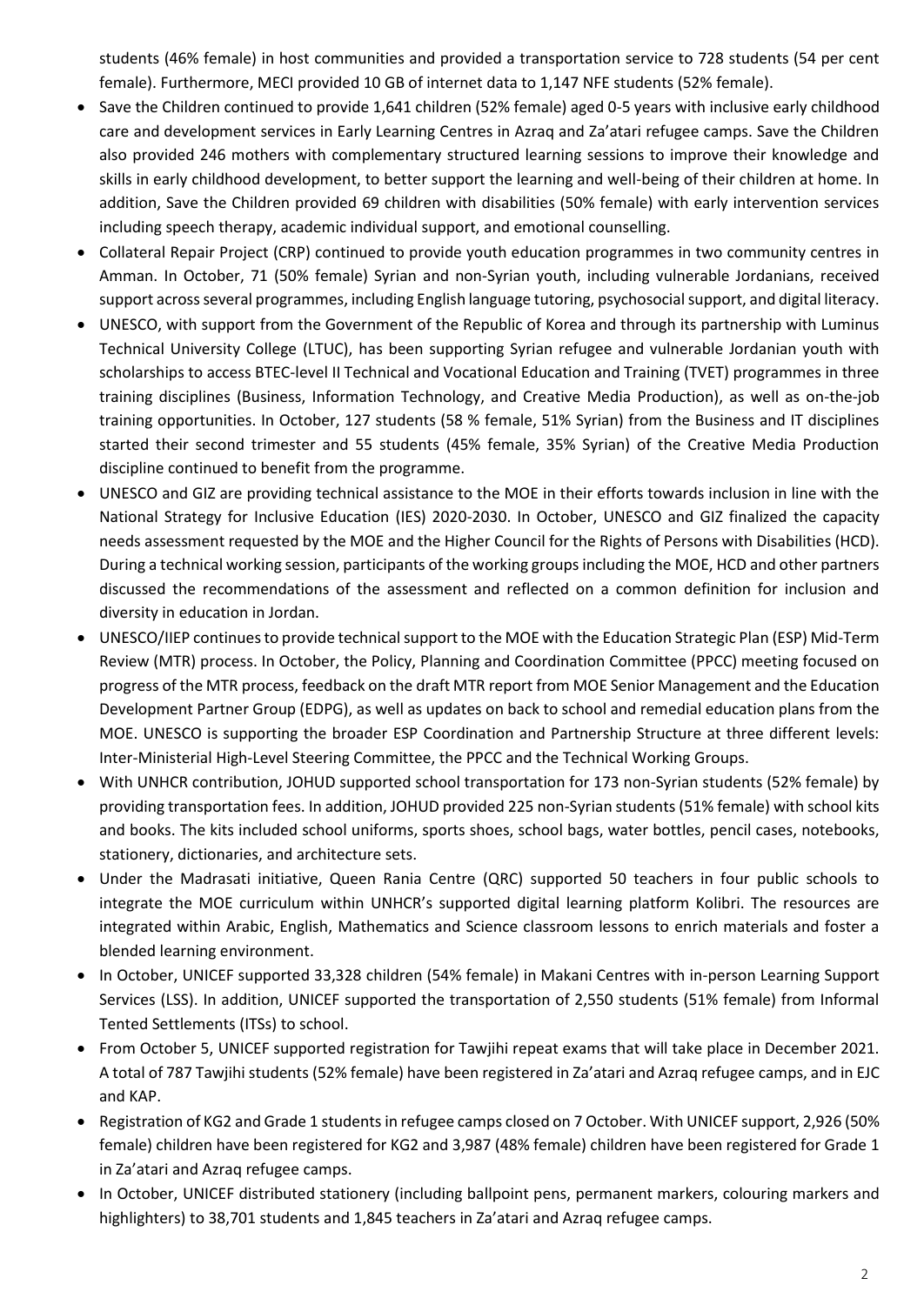- In partnership with UNICEF, the Queen Rania Teacher Academy (QRTA) completed Early Grade Literacy Training for 301 (54% female) Syrian Assistant Teachers (SATs) in Za'atari refugee camp. SATs will help teachers in all camp schools to support children in KG2 to Grade 2 to progress in their reading.
- On 14 October, the MOE informed directorates and school principals to include Learning Bridges within daily lesson plans for Grades 4-9. Learning Bridges is a curriculum linked blended learning programme that is used by teachers both in the classroom and to support home learning.

### **FOOD SECURITY**

- In October, WFP has been delivering its monthly cash assistance to 471,726 individuals in camps and host communities.
- Beneficiaries covered under special temporary assistance were informed through tailored SMS messages about their future level of assistance. The online appeal form was active until October 31st. All appeals will be processed, and all applicants informed of their appeal results.
- Food Security Outcome data collection was completed, the initial results are expected in late November/early December.
- WFP launched the biometric validation exercise, which will last till 30 November. The tailored messages and posts on FB advised the WFP beneficiaries in host communities to validate their presence in Jordan through scanning their IRIS at a nearby post office. Starting November, the beneficiaries can also do the validation at the local helpdesks, while beneficiaries with special needs will be reached through home visits.
- On 24 October, the new Requests for Proposals for supporting the WFP's programme in host communities and camps was introduced, inviting local and international partners to apply. The application period will last till 13 November.
- The National Food Security Strategy (2021-2030) and the National School Feeding Strategy (2021-2025) were officially endorsed by the Government of Jordan.
- The funding challenges for WFP continue.



- The 'Headway' completed the data cleaning and validation of the 'Health Access and Utilisation Survey' (HAUS) covering a final sample of 402 Syrians and 404 non-Syrians. The next steps will include tabulation, data analysis and delivery of the final report in mid-November.
- The design of the 'Policy Manual' on refugee eligibility to public health facilities has been finalized and shared with Ministry of Health (MOH) for final endorsement. A workshop organized by MOH and funded by the Embassy of Canada to orient health care providers from 18 different health governorates on the new provisions of the Manual.

#### **Za'atari camp:**

- Although the number of reported COVID-19 cases has slightly increased during October (40 cases on September, 44 cases in October), the positivity rate is still considered low. The epidemiological curve has continued moving upward slowly since the mid-August.
- COVID-19 vaccination activities continued through the two vaccination Centres of MoH.

#### **Azraq camp:**

- A slight increase of positive COVID-19 cases has been witnessed in October having reached 42 cases.
- UNHCR through its health partner IMC coordinated and supported transportation of refugees to receive the vaccine at the vaccination Centre inside the camp.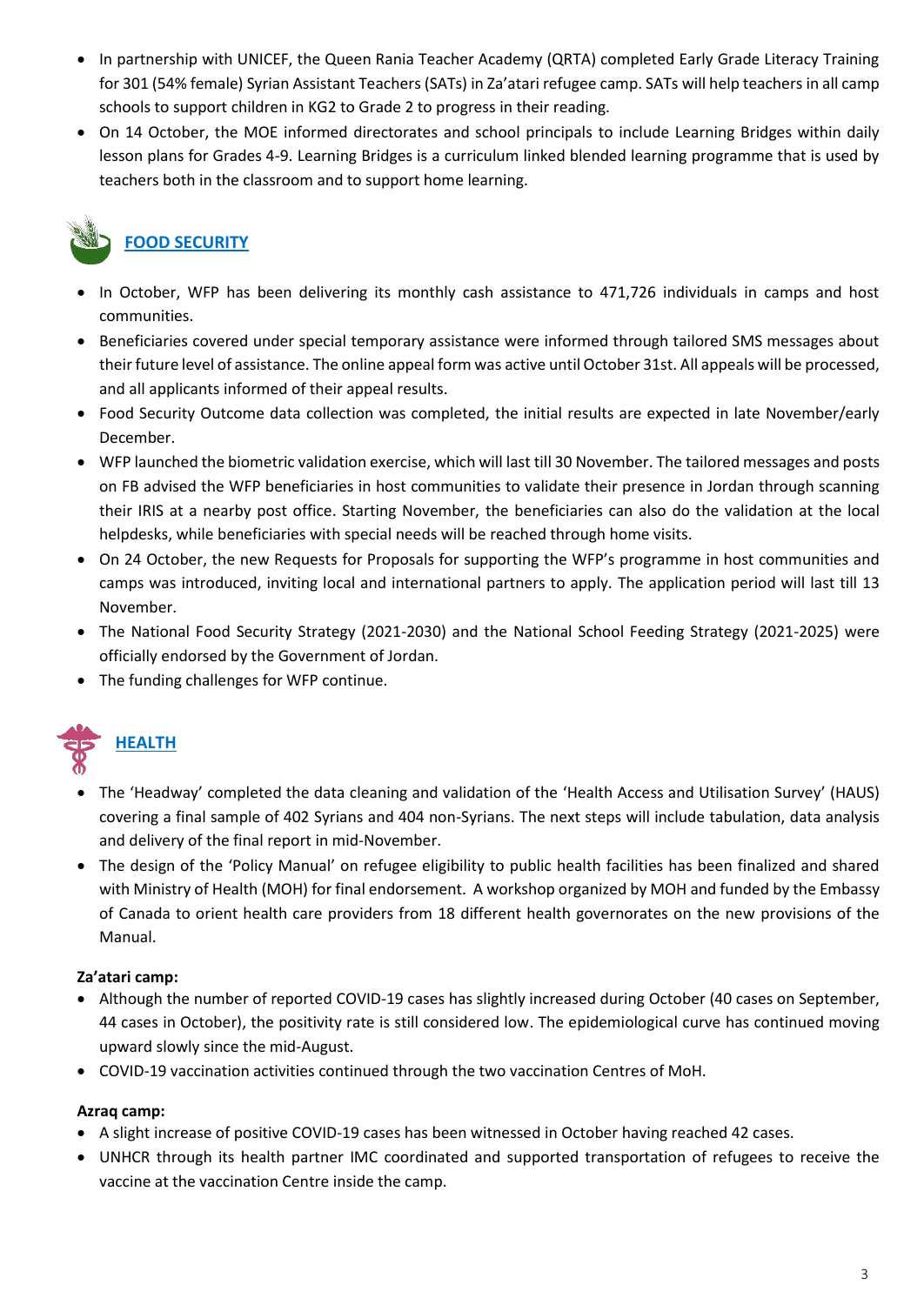

• According to MoPIC, by 31 October issuance of work permits for Syrians reached around 266 thousand:

| <b>Beneficiaries</b> | Total work permits issued |           | Percentage of work permits issued (%) |           |
|----------------------|---------------------------|-----------|---------------------------------------|-----------|
|                      | Jan'16 - Oct'21           | in Oct'21 | Jan'16 - Oct'21                       | in Oct'21 |
| Male                 | 250,126                   | 45,411    | 94.19                                 | 91.06     |
| Female               | 15,420                    | 4,457     | 5.81                                  | 8.94      |
| Total                | 265,546                   | 49,868    | 100                                   | 100       |

- According to the General Federation of Jordanian Trade Unions (GFJTU), during July September around 5,000 applications for flexible work permits were received (including approximately 3,000 in the construction sector and 1,000 in the agricultural sector).
- The HBB (Home-Based Businesses) taskforce hosted the Jordan Food and Drugs Administration (JFDA) to present the procedure and to flag the importance of the JFDA approval and licensing food projects. After waiving the license renewal fees, the high fees of the first-time licensing remain the main challenge for businesses. The JFDA has communicated this challenge to the Government of Jordan to hopefully reduce / waive the fees. To support advocacy for this initiative, the JFDA suggested NGOs to sign this petition.

# **PROTECTION**

- The GBV SWG with support of the GBV Consultant is developing a GBV M&E Toolkit. The Toolkit aims to ensure that the M&E processes are conceptualized, executed, and utilized in a safe and ethical manner. It provides a set of essential and context-appropriate tools for monitoring and evaluating GBV interventions in light of GBV guiding principles and M&E best practices.
- The GBV SWG established a TF to start the preparation for the upcoming International days: the 'International Day for the Girl Child' and the '16 Days of Activism. Against GBV'. The TF includes 14 members from local and international organizations and UN agencies. The group agreed on conducting join events to celebrate both occasions, in addition to establishment of a joint calendar and development of key messages.
- On 11 October, the GBV SWG celebrated the 'International Day for the Girl Child' under the theme 'Digital Generation. Our Generation'. For this occasion, the group collected a set of stories of girls and adolescent girls in Jordan who are working on bridging the gender-digital divide and advocating to ensure all girls have equal access to the internet, technologies, technical skills and opportunities. Stories can be found here: [https://jordan.unfpa.org/en/news.](https://eur02.safelinks.protection.outlook.com/?url=https%3A%2F%2Fjordan.unfpa.org%2Fen%2Fnews&data=04%7C01%7Cguseva%40unhcr.org%7C02cea8d8bdb04191c79908d9db4f04be%7Ce5c37981666441348a0c6543d2af80be%7C0%7C0%7C637781954683842164%7CUnknown%7CTWFpbGZsb3d8eyJWIjoiMC4wLjAwMDAiLCJQIjoiV2luMzIiLCJBTiI6Ik1haWwiLCJXVCI6Mn0%3D%7C3000&sdata=yMp3AQrY811XdP7rT%2Fthcv066yOfDN1nToeQtvtZR8E%3D&reserved=0)

## **SHELTER**

- At Za'atari and Azraq camps, UNHCR conducted 'Vector and Rodent' assessments (of stray dogs, snakes, scorpions, cockroaches, rats, ants, insects, etc.) to determine the scale and complexity of the current situation and challenges. The results demonstrated 90% of the human settlement zone is currently invested especially at the household level. In addition, the situation was identified to have been further exacerbated by COVID-19 which has interrupted the periodic 'Rodent and Vector' control campaigns at both locations since 2020.
- A community focused event has been organized by UNHCR to listen, learn and join forces with the communities to elaborate on the steps to address the situation together. The compilation of the received is ongoing and will inform the methodology to be adopted in the future control campaigns which are expected to be led by the community.
- As a preventative measure, the distribution of antidotes in all health clinics and hospitals was completed.